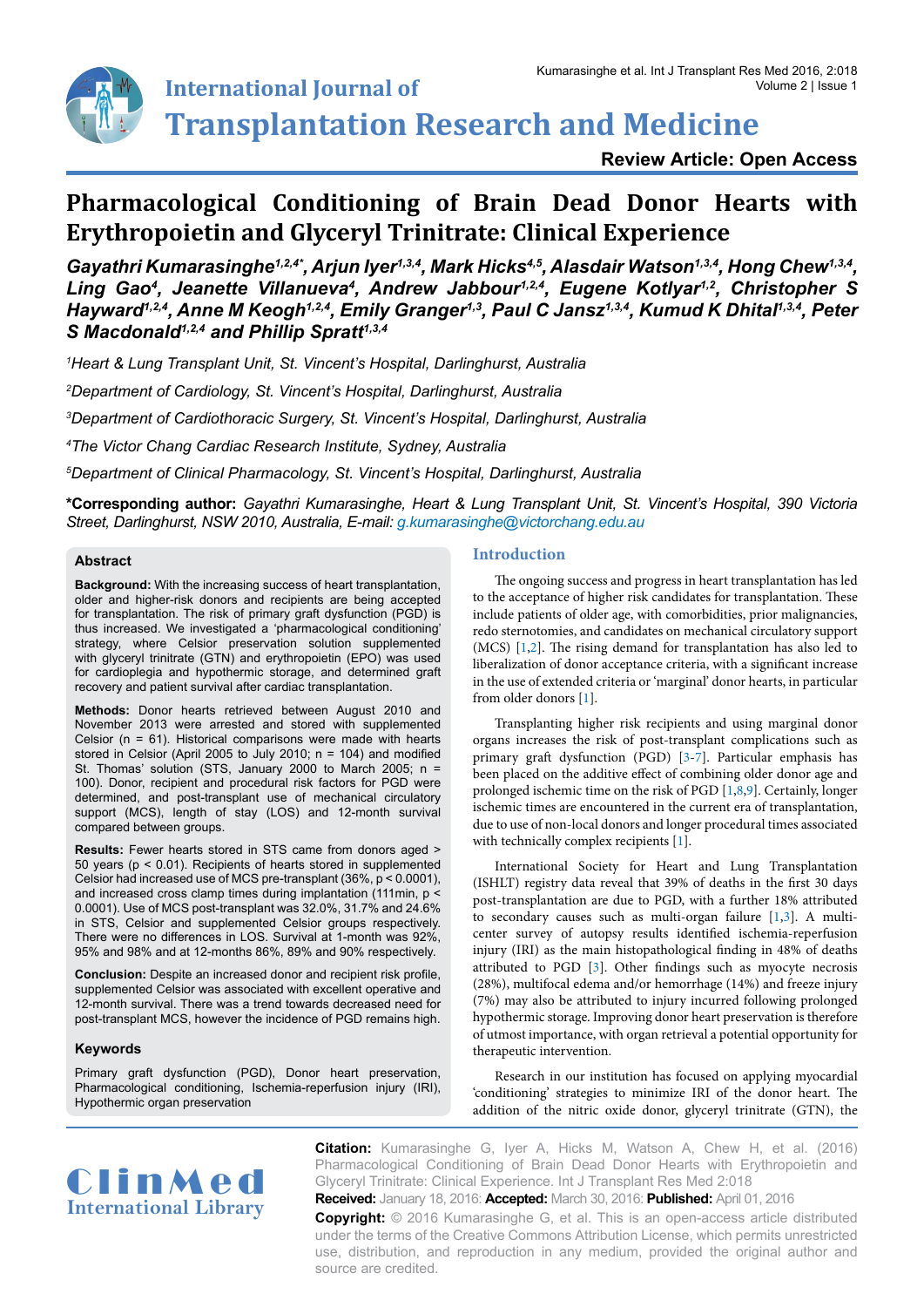glycoprotein hormone erythropoietin (EPO), and sodium-hydrogen exchange (NHE)-inhibitors to cardioplegia and hypothermic storage has demonstrated significantly improved post-storage recovery of cardiac output, myocardial contractility and reduced biochemical and histological markers of IRI in several preclinical studies [\[10-](#page-4-4)[19\]](#page-5-0). The mechanisms of action of pharmacological conditioning are through activation of pro-survival signaling cascades mediated by ERK1/2, Akt of the reperfusion injury salvage kinase (RISK) pathway [\[20,](#page-5-1)[21](#page-5-2)], STAT 3 of the survivor activating factor enhancement (SAFE) pathway [[22](#page-5-3)[,23\]](#page-5-4), and cytoprotective effects of nitric oxide [[24](#page-5-5),[25](#page-5-6)], that prevent oxidative stress, cellular edema, intracellular calcium overload and preserve mitochondrial integrity to prevent cellular apoptosis and necrosis due to IRI [\[26](#page-5-7)[-32\]](#page-5-8).

Given the success of these measures in multiple small and large animal studies including models that incorporate donor brain death, we aimed to assess the efficacy of pharmacological conditioning in reducing IRI in clinical cardiac transplantation. Two clinically available pharmacological conditioning agents EPO and GTN were added to cardioplegia and hypothermic preservation of the donor heart, with the aim of reducing primary graft dysfunction and improving patient survival. We report initial findings from this clinical study.

# **Methods**

The study was conducted at a quaternary center specializing in cardiac transplantation and advanced heart failure care. Transplants performed between August 2010 and November 2013 used Celsior preservation solution supplemented with GTN and EPO for cardioplegia and hypothermic storage ( $n = 61$ ). Data were compared with historic controls where Celsior alone was used (April 2005 to June 2010; n = 104) or modified St. Thomas' solution (STS, January 2000 to March 2005;  $n = 100$ ).

Celsior preservation solution is classified as an unapproved therapeutic good in Australia. Approval to use Celsior for donor heart preservation was granted to one of the authors (PSM) in April 2005 by the Therapeutic Goods Administration (TGA) under Section 41HC of the Therapeutics Goods Act 1989. The TGA approval was endorsed by the St Vincent's Hospital Human Research Ethics Committee (HREC). TGA approval and HREC endorsement were renewed annually following submission of progress reports to both bodies. All potential heart transplant recipients provided written informed consent to the use of Celsior preservation solution and for their clinical information to be entered prospectively into a dedicated transplant database.

Donor, recipient and procedural data were obtained from a transplant database and medical records. Detailed data were collected to determine donor, recipient and procedural risk factors for PGD as outlined by Kobashigawa et al. in the 2013 Consensus Conference on Primary Graft Dysfunction after Cardiac Transplantation [\[3](#page-4-2)]. Transplants performed with organ retrieval by non-regional centers were excluded due to the use of other cardioplegic and hypothermic storage solutions.

# **Extended criteria (marginal) donor hearts**

Donor hearts were classified as 'marginal' (extended criteria) according to the definition stated in the Transplantation Society of Australia and New Zealand Consensus Statement on Eligibility Criteria and Allocation Protocols for Organ Transplantation from Deceased Donors, 2010. That is, donor age ≥ 50 years, ischemic time > 360 minutes, donor left ventricular ejection fraction (LVEF) < 50% or regional wall motion abnormalities, the use of high dose inotropes (noradrenaline > 0.2 μg/kg/min or equivalent) or donor hepatitis B, C or high risk behavior.

# **Cardioplegia and hypothermic preservation**

Antegrade cardioplegia was delivered via the aortic root in all transplants. Hearts were stored in hypothermic conditions (2-3º ) during transport, using the same preservation solution as used in cardioplegia. All retrievals were performed by the study institution's transplant team.

# **Composition of preservation solutions**

Celsior® was obtained commercially (Genzyme, Naarden, The Netherlands). Modified St. Thomas' Solution (STS) was prepared in-house, with the composition outlined in [table 1.](#page-1-0) Both solutions were 'extracellular'-based preservation solutions with hyperkalemia and hypothermia the modes of induction of cardiac arrest. In the study group, Celsior® was supplemented with glyceryl trinitrate (Hospira Australia, Pty, Ltd., Mulgrave, AU) at a concentration of 0.1 g/L, and erythropoietin-alpha (Eprex; Janssen-Cilag, North Ryde, AU) at 5000U/L. Glyceryl trinitrate and EPO were added to Celsior® at the recipient institution, just prior to cardioplegia and hypothermic storage. The optimal concentrations of pharmacological supplements were determined from preclinical studies [[10](#page-4-4)[,18](#page-5-9)[,19](#page-5-0)].

# **Post-transplant outcomes and survival**

Immediate post-transplant outcomes were determined by analysis of the use of mechanical circulatory support (extra-corporeal membrane oxygenation [ECMO] or intra-aortic balloon pump [IABP]) within the first 24 hours of transplantation. The length of stay in the intensive care unit (ICU) and length of hospital admission were compared between groups. Data were obtained for survival for 1, 3 and 12-months post-transplantation, with survival outcomes for all recipients obtained for the total 12 month follow-up period.

# **Definition of primary graft dysfunction**

Primary graft dysfunction was defined by the use of ECMO or IABP in the first 24 hours after completion of cardiac transplantation surgery. Utilization of ECMO to treat severe PGD was instituted in our institution from 2005 onwards. Prior to 2005, all cases of PGD were managed by IABP support. Due to the retrospective nature of data collection, the use of inotropes and nitric oxide were not included in the analysis to determine mild left ventricular or right ventricular dysfunction. Echocardiography was routinely performed in the first hours post transplantation, however data were not used due to the absence of standardized reporting and recording in medical records. Reports of the first endomyocardial biopsy (week 1 post-transplant) were analyzed to exclude severe rejection as a cause of allograft dysfunction.

<span id="page-1-0"></span>**Table 1.** Composition of preservation solutions**.**

|                                               | <b>Modified STS</b> | Celsior®       |
|-----------------------------------------------|---------------------|----------------|
| Electrolytes                                  |                     |                |
| Na <sup>+</sup>                               | 149 mmol/L          | 100 mmol/L     |
| $K^+$                                         | 19 mmol/L           | 15 mmol/L      |
| $Ca2+$                                        | 2.0 mmol/L          | $0.25$ mmol/L  |
| $Mg^{2+}$                                     | 19 mmol/L           | 13 mmol/L      |
| Cŀ                                            | 120 mmol/L          | 41.5 mmol/L    |
| <b>Metabolic substrates</b>                   |                     |                |
| Glucose                                       | 39 mmol/L           | 0              |
| Aspartate<br>Glutamate<br><b>Antioxidants</b> | 24 mmol/L<br>0      | 0<br>20 mmol/L |
| Glutathione                                   | $\Omega$            | 3 mmol/l       |
| <b>Osmotic agents</b>                         |                     |                |
| Lactobionate                                  | 0                   | 80 mmol/L      |
| Mannitol                                      | 0                   | 60 mmol/L      |
| <b>Acid-base buffers</b>                      |                     |                |
| Histidine                                     | 0                   | 30 mmol/L      |
| Bicarbonate                                   | 28 mmol/L           | 0              |
| Osmolarity                                    | 400 mOsm/L          | 360 mOsm/L     |

The composition of St. Thomas' Solution (STS) and Celsior used are outlined above. Glyceryl trinitrate (GTN, 0.1 g/L) and erythropoietin (EPO, 5000 U/L) were added to Celsior for the groups of donor hearts arrested and stored with supplemented Celsior (Celsior+EPO+GTN).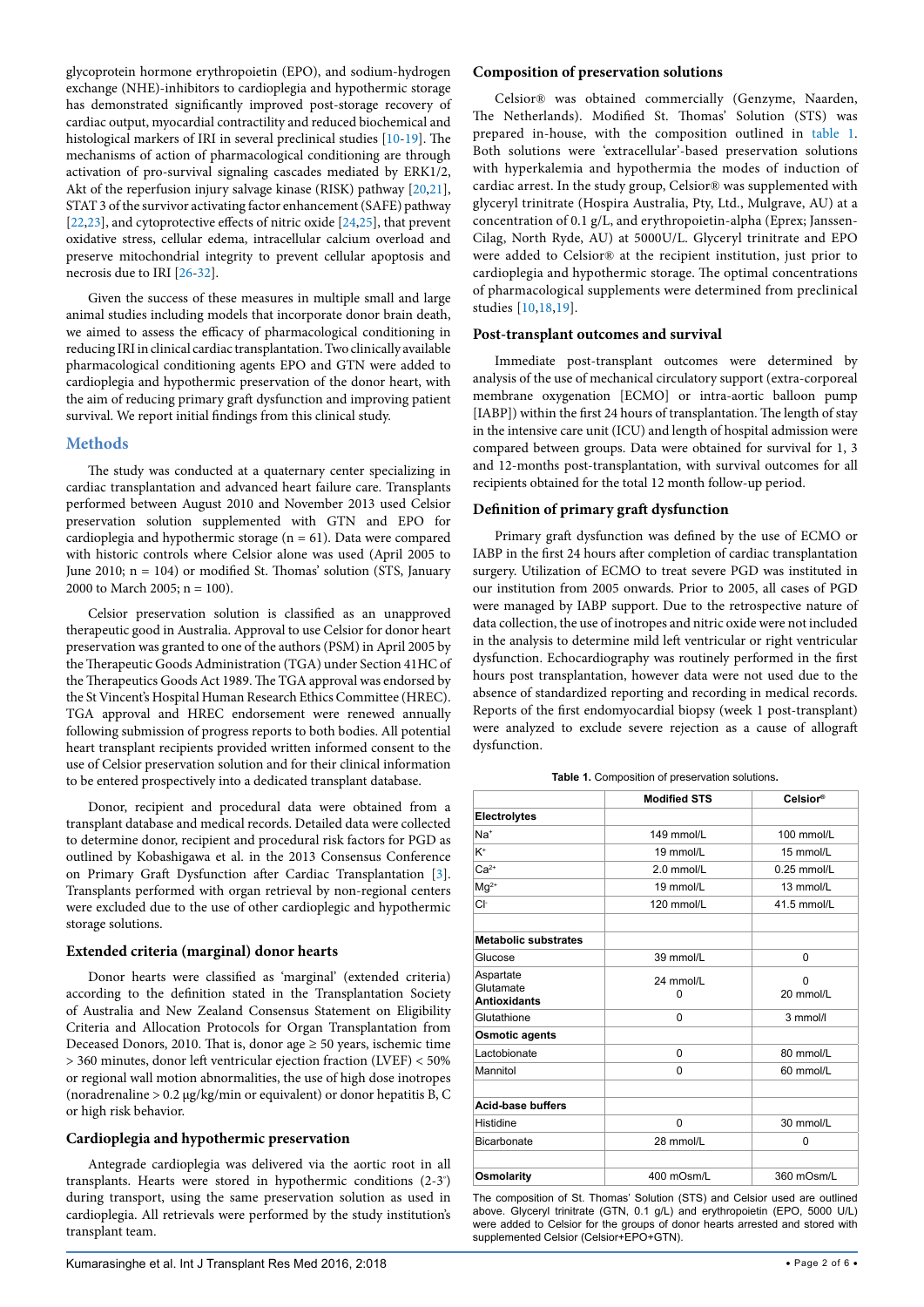## **Statistical analysis**

Continuous variables are represented as mean ± standard deviation and categorical data as the number of events and percentage. Differences between groups for continuous variables were calculated using one-way ANOVA with Tukey's post-hoc multiple comparisons test. Categorical data were analyzed using the Chi-square test. Survival data were analyzed using the Kaplan-Meier method. A p value < 0.05 was considered significant. All statistical analyses were performed using Prism 6 software (GraphPad Software, Inc., CA).

# **Results**

# **Donor, recipient and procedural features**

Donor, procedural and recipient risk factors for PGD are outlined for each group in [table 2.](#page-2-0) There was a significantly higher proportion of hearts from donors  $\geq 50$  years of age in the supplemented Celsior group (25%) and Celsior alone (23%) compared with STS (9%,  $p <$ 0.01). Donors with anoxic brain injury, cerebral edema and meningitis were higher in the supplemented Celsior group (28%,  $p < 0.01$ ) compared with Celsior and STS groups (19% and 8.5% respectively).

A higher proportion of recipients were on mechanical circulatory

support prior to transplantation in the supplemented Celsior group (36%) compared with Celsior (22%,  $p < 0.0001$ ) and STS (6.0%,  $p <$ 0.0001 supplemented Celsior;  $p < 0.01$  Celsior). Procedural crossclamp times were higher in the supplemented Celsior group (111  $\pm$ 36 minutes,  $p < 0.0001$ ) compared with Celsior (83  $\pm$  24 minutes) and STS  $(82 \pm 20 \text{ minutes})$ .

Other trends observed were an increase in the mean donor age in supplemented Celsior (38  $\pm$  13 years) and Celsior groups (37  $\pm$ 14 years), compared with STS (33  $\pm$  13 years, p = ns), and a higher proportion of redo-sternotomies in the supplemented Celsior group (48%) compared with Celsior (35%) and STS groups (35% and 34% respectively,  $p = ns$ ). The proportion of donor hearts with left ventricular dysfunction at retrieval was similar in the three groups: supplemented Celsior (13%), Celsior (11%) and STS (10%,  $p = 0.85$ ). There were no differences in mean recipient age or the presence of pulmonary hypertension across groups. Between 33 to 43% of ischemic times were > 240 minutes, with no significant differences across groups.

### **Post-transplant outcomes**

Primary graft dysfunction, as defined by the use of ECMO or

| <b>Table 2:</b> Donor, procedural and recipient risk factors for primary graft dysfunction. |                           |                               |                               |          |  |  |
|---------------------------------------------------------------------------------------------|---------------------------|-------------------------------|-------------------------------|----------|--|--|
| <b>Preservation Solution</b>                                                                | <b>STS</b><br>$(n = 100)$ | <b>Celsior</b><br>$(n = 104)$ | Celsior+EPO+GTN<br>$(n = 61)$ | p-value  |  |  |
| <b>DONOR FACTORS</b>                                                                        |                           |                               |                               |          |  |  |
| Donor age                                                                                   |                           |                               |                               |          |  |  |
| (years, mean $\pm$ SD)                                                                      | $33 \pm 13$               | $37 \pm 14$                   | $38 \pm 13$                   | ns       |  |  |
| Donor weight<br>(kg, mean ± SD)                                                             | $79 \pm 14$               | $78 \pm 15$                   | $81 \pm 15$                   | ns       |  |  |
| Cause of death (n, %)                                                                       |                           |                               |                               |          |  |  |
| <b>Head trauma</b>                                                                          | 36 (36%)                  | 29 (28%)                      | 17 (28%)                      | ns       |  |  |
| <b>CVA or ICH</b>                                                                           | 55 (55%)                  | 53 (51%)                      | 25 (41%)                      | ns       |  |  |
| Cardiac arrest                                                                              | $1(1\%)$                  | 2(2%)                         | 2(3%)                         | ns       |  |  |
| Other <sup>ø</sup>                                                                          | 8(8%)                     | 20 (19%)                      | 17 (28%)                      | < 0.01   |  |  |
| Valvular heart disease                                                                      | 3(3%)                     | 3(3%)                         | 3(5%)                         | ns       |  |  |
| Marginal donors (total)                                                                     | 44 (44%)                  | 59 (57%)                      | 34 (56%)                      | ns       |  |  |
| <b>High dose inotropes</b>                                                                  | 30 (30%)                  | 32 (31%)                      | 20 (33%)                      | ns       |  |  |
| Age $\geq 50$ years                                                                         | 9(9%)                     | 24 (23%)                      | 15 (25%)                      | < 0.01   |  |  |
| LV dysfunction                                                                              | 10 (10%)                  | 11 (11%)                      | 8 (13%)                       | ns       |  |  |
| Ischemic time > 360 min                                                                     | 4(4%)                     | 4(4%)                         | $1(2\%)$                      | ns       |  |  |
| <b>PROCEDURAL FACTORS</b>                                                                   |                           |                               |                               |          |  |  |
| <b>Ischemic time</b>                                                                        |                           |                               |                               | ns       |  |  |
| $(min, mean \pm SD)$                                                                        | $235 \pm 68$              | $232 \pm 67$                  | $216 \pm 63$                  |          |  |  |
| Ischemic time $> 240$ min (n, %)                                                            | 43 (43%)                  | 42 (40%)                      | 20 (33%)                      | ns       |  |  |
| Cross-clamp time<br>$(min, mean \pm SD)$                                                    | $82 \pm 20$               | $83 \pm 24$                   | $111 \pm 36$                  | < 0.0001 |  |  |
| Female to male transplants (n, %)                                                           | 13 (13%)                  | 16 (15%)                      | 8 (13%)                       | ns       |  |  |
| Donor: Recipient<br>weight $< 0.8$ (n, %)                                                   | 3(3%)                     | 10 (10%)                      | 2(3%)                         | ns       |  |  |
| Urgent transplant (n,%)                                                                     | 2(2%)                     | 5(5%)                         | 3(5%)                         | ns       |  |  |
| <b>RECIPIENT FACTORS</b>                                                                    |                           |                               |                               |          |  |  |
| <b>Recipient age</b><br>(years, mean $\pm$ SD)                                              | $48 \pm 12$               | $48 \pm 13$                   | $46 \pm 13$                   | ns       |  |  |
| <b>Recipient weight</b><br>$(kg, mean \pm SD)$                                              | $76 \pm 14$               | $73 \pm 15$                   | $74 \pm 17$                   | ns       |  |  |
| $MCS$ (n, %)<br>(LVAD, BIVAD or TAH)                                                        | 6(6%)                     | 23 (22%)                      | 22 (36%)                      | < 0.0001 |  |  |
| <b>ECMO or IABP</b><br>$pre-transplant(n, %)$                                               | $1(1\%)$                  | 0                             | 0                             | ns       |  |  |
| Congenital heart disease (n, %)                                                             | 4 (4%)                    | 6(6%)                         | 3(5%)                         | ns       |  |  |
| Redo sternotomy (n, %)                                                                      | 34 (34%)                  | 36 (35%)                      | 29 (48%)                      | ns       |  |  |
| Multiorgan transplant<br>Heart-Lung<br><b>Heart-Kidney</b>                                  | $1(1\%)$<br>$1(1\%)$      | 3(3%)<br>$1(1\%)$             | 2(3%)<br>0                    | ns<br>ns |  |  |
| <b>Recipient PHT#</b>                                                                       | 23 (23%)                  | 22 (21%)                      | 13 (21%)                      | ns       |  |  |
| Retransplant                                                                                | 0                         | 0                             | 0                             | ns       |  |  |

<span id="page-2-0"></span>**Table 2:** Donor, procedural and recipient risk factors for primary graft dysfunction.

ØAnoxic brain death (asthma, hanging), cerebral edema from overdoses and meningitis.

# Recipient pulmonary hypertension was defined by a transpulmonary gradient ≥ 12 mmHg.

STS indicates St. Thomas' Solution; EPO: Erythropoietin; GTN: Glyceryl trinitrate; CVA: Cerebrovascular accident; ICH: Intracranial Hemorrhage; MCS: Mechanical Circulatory Support; LVAD: Left Ventricular Assist Device; BiVAD: Biventricular Assist Device; TAH: Total Artificial Heart; ECMO: Extra-Corporeal Membrane Oxygenation; IABP: Intra-aortic Balloon Pump; and PHT: Pulmonary Hypertension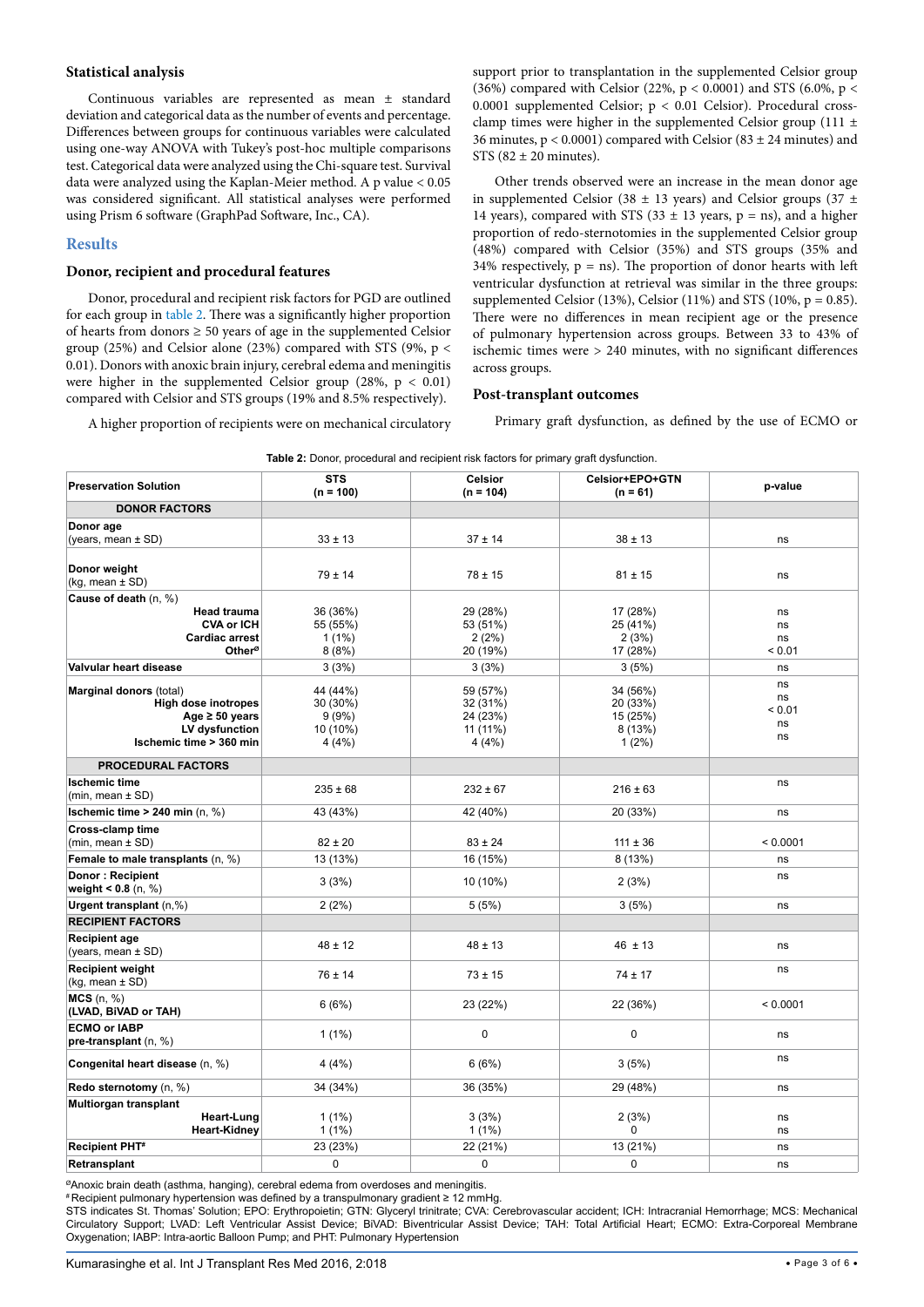IABP within the first 24 hours of transplantation, was present in 25% of supplemented Celsior, 32% of Celsior and 32% of STS transplants (p = ns, [Table 3\)](#page-3-0). Veno-arterial (VA) ECMO was used in all cases except one patient in the Celsior group in whom veno-pulmonary arterial (V-PA) ECMO and an IABP were used. In marginal hearts, PGD occurred in 29% of supplemented Celsior, 37% of Celsior and 39% of STS transplants ( $p = ns$ ). Severe rejection was not identified as the reason for implementation of MCS in any of the transplants. There were no significant differences in the length of stay in ICU or hospital between groups [\(Table 4\)](#page-3-1).

Of note, recipients in the STS group only received IABP support post-transplantation, which reflects practices in that era of transplantation ([Table 3](#page-3-0)). The use of ECMO increased and the use of IABP decreased in Celsior and supplemented Celsior groups, also reflecting practices at the time.

# **Survival**

Survival at 1-month post-transplant was 92%, 95% and 98% in STS, Celsior and supplemented Celsior groups respectively ( $p = ns$ , [Figure 1\)](#page-3-2). Survival at 3-months was 89%, 91% and 93% ( $p = ns$ ) and at 12-months was 86%, 89% and 90% respectively  $(p = ns)$ .

## **Discussion**

The introduction of brain dead donor heart conditioning with GTN and EPO at arrest, perfusion and storage at our institution has resulted in high patient survival despite increasing donor, procedural and recipient risk factors for PGD. The survival rate observed in our

series compares favorably with ISHLT registry data, which reported post-transplant survival of 92% at 1-month, 90% at 3-months and 85% at 1-year in contemporaneous years of 2006 to 2011 [\[1,](#page-4-0)[3](#page-4-2)]. To our knowledge, this is the first clinical study assessing the efficacy of pharmacological conditioning at improving preservation of donor hearts, and has demonstrated encouraging early results.

The need for MCS to treat PGD in our series is relatively high compared with other published series [\[33-](#page-5-10)[35\]](#page-5-11). We believe this is explained in part by our relatively high utilization of hearts from marginal donors in an era when more than one third of recipients were supported on a VAD at the time of transplant. Indeed, in a recent US registry analysis, Fudim et al. [\[36](#page-5-12)] reported that implantation of marginal donors into VAD-supported patients was an independent risk factor for early graft failure and death. In the most recent era, 56% of donors had one or more marginal characteristic. Of particular note, 25% of donors in the most recent cohort were 50 years of age or older, and another 13% had evidence of left ventricular systolic dysfunction at the time of retrieval. In addition, due to large retrieval distances, the average ischemic time for heart transplants in our institution is one hour longer than the international average. The advent of peripheral ECMO as a relatively simple and safe option for short-term mechanical support [\[37\]](#page-5-13) may have introduced two biases in the more recent era, firstly a greater preparedness on the part of surgeons to utilize marginal donors and secondly a move towards earlier utilization of ECMO to allow the heart more time to recover from the transplant process rather than attempt repeated weaning of a heart that is clearly struggling at the first attempt.

#### <span id="page-3-1"></span><span id="page-3-0"></span>**Table 3:** Use of ECMO or IABP post-transplantation.

|                              | <b>STS</b>                 | <b>Celsior</b>                     | Celsior+EPO+GTN                   | p-value |
|------------------------------|----------------------------|------------------------------------|-----------------------------------|---------|
| <b>ECMO or IABP</b> $(n, %)$ |                            |                                    |                                   |         |
| All transplants              | 32 (32.0%)<br>(32 IABP)    | 33 (31.7%)<br>(22 ECMO, 11 IABP)   | 15 (24.6%)<br>$(13$ ECMO, 2 IABP) | ns      |
|                              |                            |                                    |                                   |         |
| <b>Marginal transplants</b>  | 17/44 (38.6%)<br>(17 IABP) | 22/59 (37.2%)<br>(16 ECMO, 6 IABP) | 10/34 (29.4%)<br>(9 ECMO, 1 IABP) | ns      |

The use of extra-corporeal membrane oxygenation (ECMO) or an intra-aortic balloon pump (IABP) within the first 24 hours post-transplant is shown above for all transplants and for marginal transplants.

| Table 4: Length of stay: All transplants.    |                          |                              |                               |         |  |
|----------------------------------------------|--------------------------|------------------------------|-------------------------------|---------|--|
|                                              | <b>STS</b><br>$(n = 48)$ | <b>Celsior</b><br>$(n = 59)$ | Celsior+EPO+GTN<br>$(n = 34)$ | p-value |  |
| <b>LOS ICU</b><br>$(days, mean \pm SD)$      | $6 \pm 6$                | $6 \pm 6$                    | $9 \pm 11$                    | 0.08    |  |
| <b>LOS hospital</b><br>(days, mean $\pm$ SD) | $24 \pm 20$              | $29 \pm 28$                  | $27 \pm 18$                   | 0.40    |  |

The length of stay (LOS, days) in the intensive care unit (ICU) and entire hospital admission are demonstrated above for patients transplanted with hearts stored in St. Thomas' Solution (STS), Celsior or Celsior supplemented with erythropoietin and glyceryl trinitrate (Celsior + EPO + GTN).

<span id="page-3-2"></span>

Survival of patients with donor hearts stored in either St Thomas' Solution (STS), Celsior or supplemented Celsior (Celsior + EPO + GTN) are demonstrated for 370 days post-transplantation, with Kaplan-Meier analysis.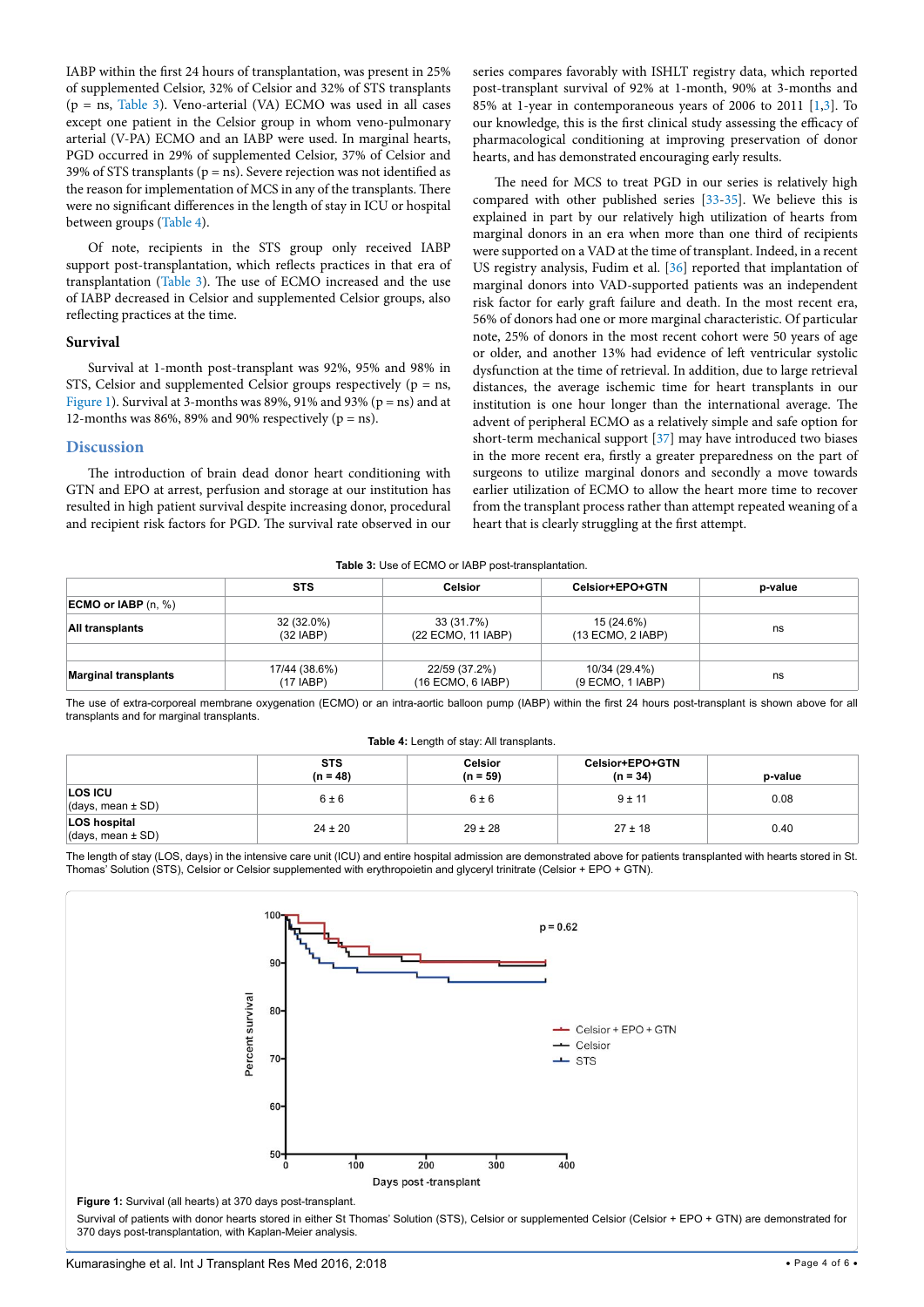# **Future Directions**

This first study on pharmacological conditioning of donor hearts in clinical cardiac transplantation has demonstrated safety and noninferiority of this strategy of myocardial preservation. The translation of the pharmacological conditioning strategy was based on robust pre-clinical data which demonstrated significant improvements in the recovery of donor hearts in small and large animals [\[10-](#page-4-4)[14,](#page-4-7)[16](#page-4-8)- [19](#page-5-0)[,38\]](#page-5-14). These studies also demonstrated reduced biochemical markers of myocardial injury such as lactate dehydrogenase and troponin I, increased phosphorylation of key cell survival signaling enzymes ERK1/2, Akt, GSK-3β and reduction of markers of apoptosis such as cleaved caspase 3. A limitation in the translation of our pharmacological conditioning protocol from animal studies to man was that only two pharmacological agents, GTN and EPO are approved for clinical use. The third agent, a NHE-inhibitor, either zoniporide or cariporide, was not used due to discontinuation of clinical development of these agents due to safety concerns following the EXPEDITION trial [[39](#page-5-15)]. In that trial, repeated bolus intravenous doses of cariporide for myocardial preservation in high-risk coronary artery bypass grafts demonstrated a higher incidence of fatal cerebrovascular accidents despite significantly improved myocardial protection. In the context of cardiac transplantation, NHE-inhibitors would only be used in cardioplegia and hypothermic storage of the donor heart and not administered systemically in the recipient, hence similar adverse effects are unlikely. Based on our previous finding of a synergistic interaction between zoniporide, EPO and GTN in preclinical studies, we believe that the addition of an NHE inhibitor would result in further improved myocardial preservation and reduced PGD if this 'triple supplementation' strategy is able to be implemented clinically.

We have also added EPO and GTN to STS in clinical heart transplants from donation after circulatory death (DCD) donors conducted at our institution [\[40\]](#page-5-16). These transplants utilized normothermic *ex vivo* perfusion (NEVP) for transport of the donor heart. The decision to flush the donor heart with STS rather than Celsior was based on the recommendation of the NEVP manufacturer. Recipients in the present study, and DCD transplants using pharmacological conditioning will be followed to determine longer-term effects of donor heart preservation, such as the incidence of cardiac allograft vasculopathy.

# **Limitations**

There are a number of limitations to our study. Although all data were prospectively entered into a dedicated database, the analysis was conducted retrospectively. This was a single center study and historical controls were used as a basis for comparison. The use of historical controls however does highlight the dramatic changes that have occurred in both donor and recipient populations in little more than a decade. This study did not use hemodynamic criteria or echocardiographic data, hence all mild and some moderate cases of primary graft dysfunction were not captured in our data.

An era effect was demonstrated in practices of IABP and ECMO use. The use of ECMO, as opposed to ventricular assist device use for PGD has been associated with improved survival and is now considered a safer and more effective method of maintaining circulatory support in severe PGD [[41\]](#page-5-17). Of patients treated with ECMO in our study, 80% one-year survival was demonstrated. Furthermore, while a reduction in PGD and an increase in survival were noted in the supplemented Celsior group, statistical significance was unable to be demonstrated due to relatively small patient numbers and hence the lack of statistical power. A prospective multi-center randomized controlled trial would be required to address these limitations and provide further support for our hypothesis that pharmacological conditioning improves donor heart preservation in the current era.

# **Conclusion**

Early results of pharmacological conditioning demonstrate excellent survival rates in the immediate and early post-transplant period. The rate of primary graft dysfunction remains high and indicates an ongoing need for further improvements in donor heart preservation in an era of increasing donor and recipient risk profiles.

# **Funding Sources**

This project was funded by the Heart & Lung Transplant Unit, St Vincent's Hospital, Sydney, NSW. Preclinical research was funded by the National Health and Medical Research Council of Australia. Scholarship funding was provided by the National Heart Foundation of Australia and the Cardiac Society of Australia and New Zealand.

# **Conflicts of Interest**

The authors have no conflicts of interest to declare in relation to this manuscript.

## **Acknowledgements**

The authors acknowledge the contributions of the Transplant Coordinators, Perfusionists and the Cardiothoracic Intensive Care Unit.

## **References**

- <span id="page-4-0"></span>1. [Lund LH, Edwards LB, Kucheryavaya AY, Benden C, Christie JD, et al. \(2014\)](http://www.ncbi.nlm.nih.gov/pubmed/25242124)  [The Registry of the International Society for Heart and Lung Transplantation:](http://www.ncbi.nlm.nih.gov/pubmed/25242124)  [Thirty-first Official Adult Heart Transplant Report-2014; Focus Theme:](http://www.ncbi.nlm.nih.gov/pubmed/25242124)  [Retransplantation. J Heart Lung Transplant 33: 996-1008.](http://www.ncbi.nlm.nih.gov/pubmed/25242124)
- <span id="page-4-1"></span>2. [Colvin-Adams M, Smithy JM, Heubner BM, Skeans MA, Edwards LB, et al.](http://www.ncbi.nlm.nih.gov/pubmed/24373170)  [\(2014\) OPTN/SRTR 2012 Annual Data Report: heart. Am J Transplant 14](http://www.ncbi.nlm.nih.gov/pubmed/24373170)  [Suppl 1: 113-138.](http://www.ncbi.nlm.nih.gov/pubmed/24373170)
- <span id="page-4-2"></span>3. [Kobashigawa J, Zuckermann A, Macdonald P, Leprince P, Esmailian F5, et](http://www.ncbi.nlm.nih.gov/pubmed/24661451)  [al. \(2014\) Report from a consensus conference on primary graft dysfunction](http://www.ncbi.nlm.nih.gov/pubmed/24661451)  [after cardiac transplantation. J Heart Lung Transplant 33: 327-340.](http://www.ncbi.nlm.nih.gov/pubmed/24661451)
- 4. [Chen JW, Chen YS, Chi NH, Huang SC, Yu HY, et al. \(2014\) Risk factors and](http://www.ncbi.nlm.nih.gov/pubmed/24767380)  [prognosis of patients with primary graft failure after heart transplantation: an](http://www.ncbi.nlm.nih.gov/pubmed/24767380)  [Asian center experience. Transplant Proc 46: 914-919.](http://www.ncbi.nlm.nih.gov/pubmed/24767380)
- 5. [Nilsson J, Ohlsson M, Stehlik J, Lund L, Andersson B, et al. \(2015\) Prediction](http://www.jhltonline.org/article/S1053-2498%2815%2900110-2/fulltext)  [of Primary Graft Dysfunction after Heart Transplantation. J Heart Lung](http://www.jhltonline.org/article/S1053-2498%2815%2900110-2/fulltext)  [Transplant 34: S35-S35.](http://www.jhltonline.org/article/S1053-2498%2815%2900110-2/fulltext)
- 6. [Russo MJ, Iribarne A, Hong KN, Ramlawi B, Chen JM, et al. \(2010\)](http://www.ncbi.nlm.nih.gov/pubmed/20622755)  [Factors associated with primary graft failure after heart transplantation.](http://www.ncbi.nlm.nih.gov/pubmed/20622755)  [Transplantation 90: 444-450.](http://www.ncbi.nlm.nih.gov/pubmed/20622755)
- <span id="page-4-3"></span>7. [Segovia J, Cosío MD, Barceló JM, Bueno MG, Pavía PG, et al. \(2011\)](http://www.ncbi.nlm.nih.gov/pubmed/21470878)  [RADIAL: a novel primary graft failure risk score in heart transplantation. J](http://www.ncbi.nlm.nih.gov/pubmed/21470878)  [Heart Lung Transplant 30: 644-651.](http://www.ncbi.nlm.nih.gov/pubmed/21470878)
- <span id="page-4-5"></span>8. [Russo MJ, Chen JM, Sorabella RA, Martens TP, Garrido M, et al. \(2007\) The](http://www.ncbi.nlm.nih.gov/pubmed/17258599)  [effect of ischemic time on survival after heart transplantation varies by donor](http://www.ncbi.nlm.nih.gov/pubmed/17258599)  [age: an analysis of the United Network for Organ Sharing database. J Thorac](http://www.ncbi.nlm.nih.gov/pubmed/17258599)  [Cardiovasc Surg 133: 554-559.](http://www.ncbi.nlm.nih.gov/pubmed/17258599)
- <span id="page-4-6"></span>9. [Esmailian F, Patel J, Kittleson M, Kao T, Liou F, et al. \(2015\) Shorter Cold](https://www.infona.pl/resource/bwmeta1.element.elsevier-0fc0c0f5-dd76-3134-8e5d-e5544ef2d663/tab/summary)  [Ischemic Time in Older Donors Post-Heart Transplant Appears to Be](https://www.infona.pl/resource/bwmeta1.element.elsevier-0fc0c0f5-dd76-3134-8e5d-e5544ef2d663/tab/summary)  [Protective. J Heart Lung Transplant 34: S17-S17.](https://www.infona.pl/resource/bwmeta1.element.elsevier-0fc0c0f5-dd76-3134-8e5d-e5544ef2d663/tab/summary)
- <span id="page-4-4"></span>10. [Cropper JR, Hicks M, Ryan JB, Macdonald PS \(2003\) Cardioprotection by](http://www.ncbi.nlm.nih.gov/pubmed/12909475)  [cariporide after prolonged hypothermic storage of the isolated working rat](http://www.ncbi.nlm.nih.gov/pubmed/12909475)  [heart. J Heart Lung Transplant 22: 929-936.](http://www.ncbi.nlm.nih.gov/pubmed/12909475)
- 11. [Gao L, Hicks M, MacDonald PS \(2005\) Improved preservation of the rat heart](http://www.ncbi.nlm.nih.gov/pubmed/15996228)  [with celsior solution supplemented with cariporide plus glyceryl trinitrate. Am](http://www.ncbi.nlm.nih.gov/pubmed/15996228)  [J Transplant 5: 1820-1826.](http://www.ncbi.nlm.nih.gov/pubmed/15996228)
- 12. [Gao L, Kwan JC, Macdonald PS, Yang L, Preiss T, et al. \(2007\) Improved](http://www.ncbi.nlm.nih.gov/pubmed/17700164)  [poststorage cardiac function by poly \(ADP-ribose\) polymerase inhibition: role](http://www.ncbi.nlm.nih.gov/pubmed/17700164)  [of phosphatidylinositol 3-kinase Akt pathway. Transplantation 84: 380-386.](http://www.ncbi.nlm.nih.gov/pubmed/17700164)
- 13. [Gao L, Tsun J, Sun L, Kwan J, Watson A, et al. \(2011\) Critical role of the](http://www.ncbi.nlm.nih.gov/pubmed/20942815)  [STAT3 pathway in the cardioprotective efficacy of zoniporide in a model of](http://www.ncbi.nlm.nih.gov/pubmed/20942815)  [myocardial preservation - the rat isolated working heart. Br J Pharmacol 162:](http://www.ncbi.nlm.nih.gov/pubmed/20942815)  [633-647.](http://www.ncbi.nlm.nih.gov/pubmed/20942815)
- <span id="page-4-7"></span>14. [Hing AJ, Watson A, Hicks M, Gao L, Faddy SC, et al. \(2009\) Combining](http://onlinelibrary.wiley.com/doi/10.1111/j.1600-6143.2009.02736.x/references)  [cariporide with glyceryl trinitrate optimizes cardiac preservation during](http://onlinelibrary.wiley.com/doi/10.1111/j.1600-6143.2009.02736.x/references)  [porcine heart transplantation. Am J Transplant 9: 2048-2056.](http://onlinelibrary.wiley.com/doi/10.1111/j.1600-6143.2009.02736.x/references)
- 15. [Iyer A, Gao L, Doyle A, Rao P, Jayewardene D, et al. \(2014\) Increasing](http://www.ncbi.nlm.nih.gov/pubmed/25040306)  [the tolerance of DCD hearts to warm ischemia by pharmacological](http://www.ncbi.nlm.nih.gov/pubmed/25040306)  [postconditioning. Am J Transplant 14: 1744-1752.](http://www.ncbi.nlm.nih.gov/pubmed/25040306)
- <span id="page-4-8"></span>16. [Ryan JB, Hicks M, Cropper JR, Garlick SR, Kesteven SH, et al. \(2003\)](http://www.ncbi.nlm.nih.gov/pubmed/12640300)  [Cariporide \(HOE-642\) improves cardiac allograft preservation in a porcine](http://www.ncbi.nlm.nih.gov/pubmed/12640300)  [model of orthotopic heart transplantation. Transplantation 75: 625-631.](http://www.ncbi.nlm.nih.gov/pubmed/12640300)
- 17. [Ryan JB, Hicks M, Cropper JR, Garlick SR, Kesteven SH, et al. \(2003\) Sodium-](http://www.ncbi.nlm.nih.gov/pubmed/14501850)